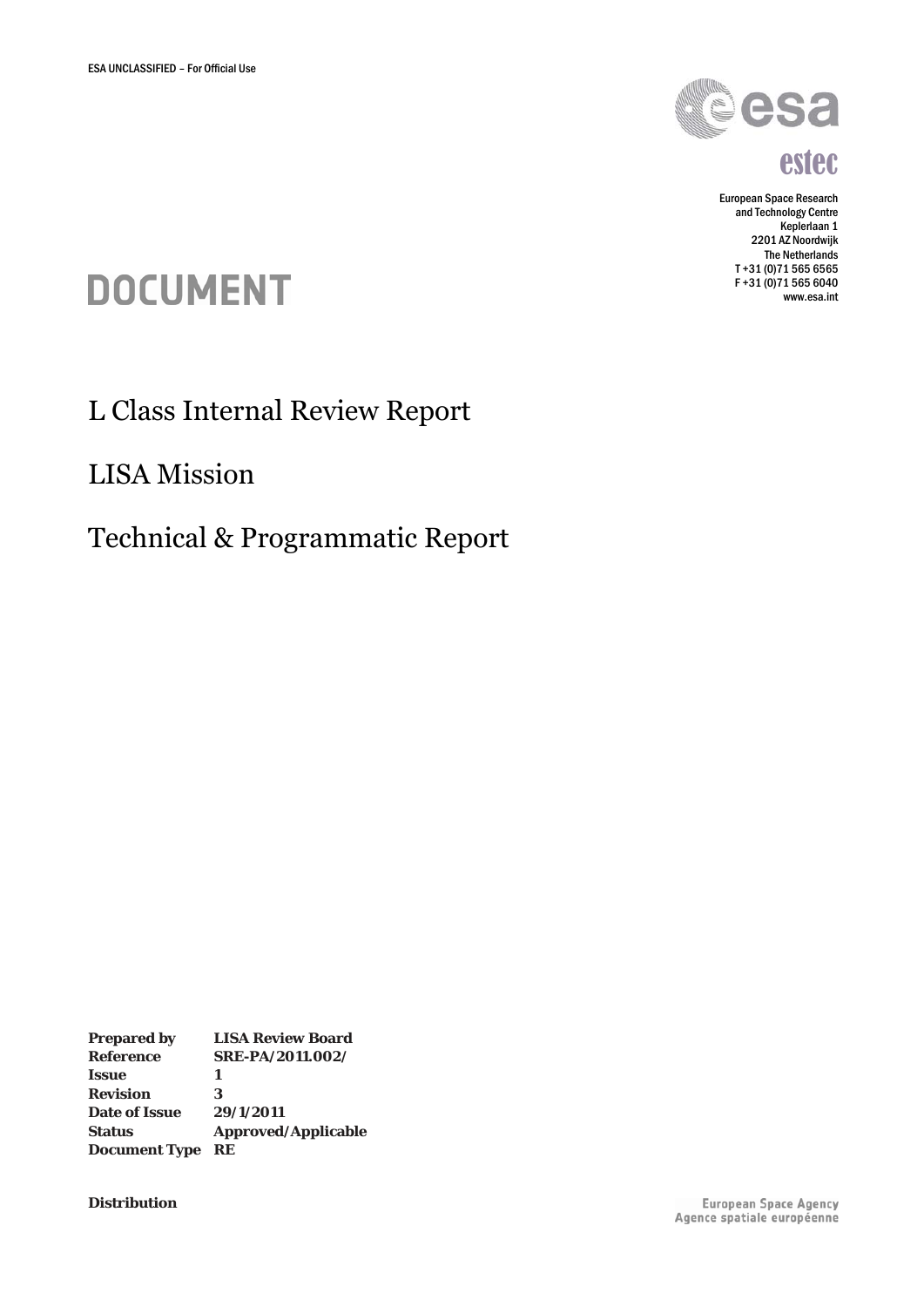

## **APPROVAL**

| <b>Title</b>       |                         |
|--------------------|-------------------------|
| <b>Issue</b>       | <b>Revision</b> 3       |
| <b>Author</b>      | <b>Date</b> $29/1/2011$ |
| <b>Approved by</b> | <b>Date</b>             |
|                    |                         |

## **CHANGE LOG**

| <b>Reason for change</b> | lssue | <b>Revision</b> | <b>Date</b> |
|--------------------------|-------|-----------------|-------------|
|                          |       |                 |             |

## **CHANGE RECORD**

| Issue                    | Revision |              |              |  |
|--------------------------|----------|--------------|--------------|--|
| <b>Reason for change</b> | Date     | <b>Pages</b> | Paragraph(s) |  |
|                          |          |              |              |  |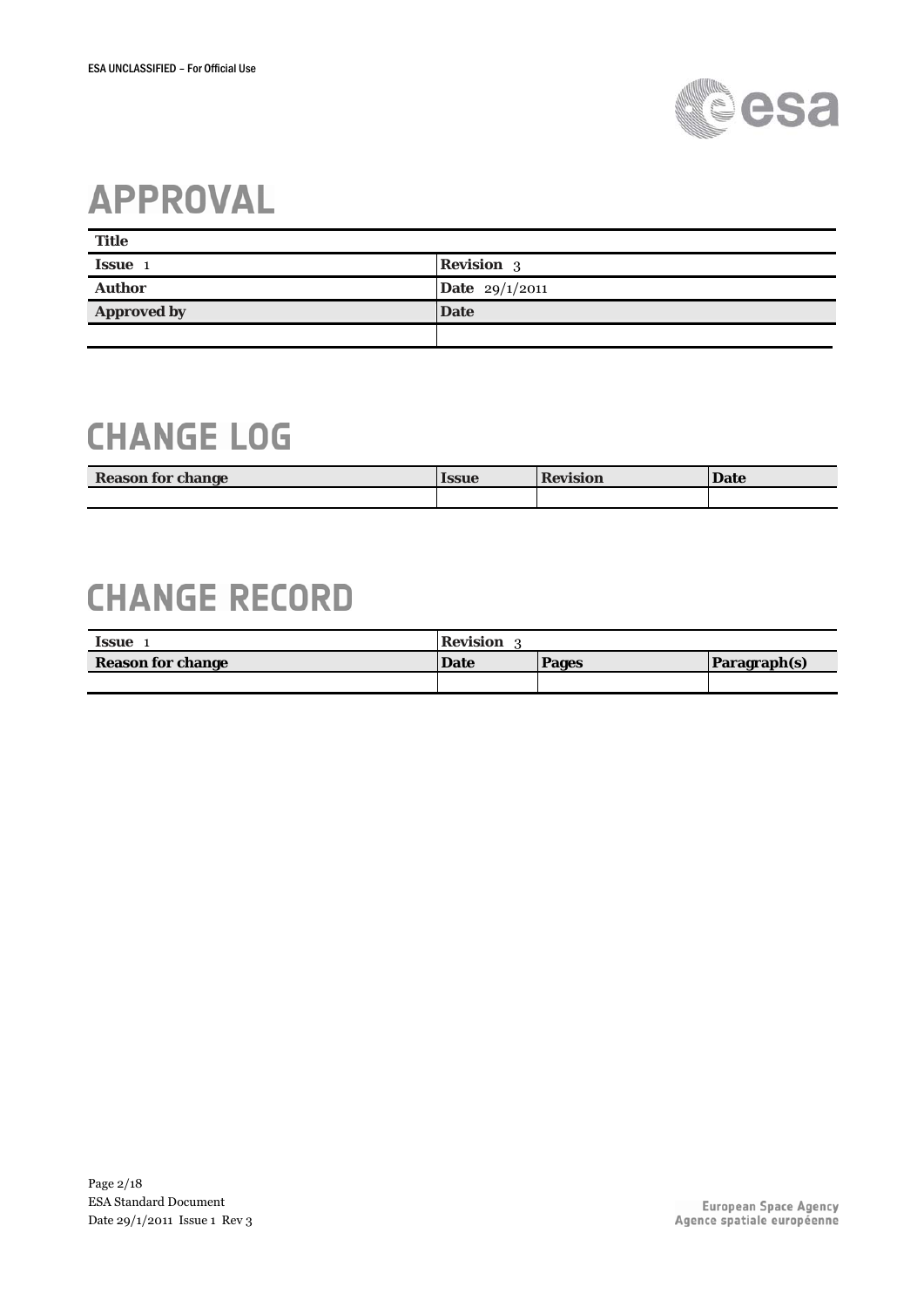

#### **Table of contents:**

| 3 MAJOR FINDINGS – TECHNICAL PROPULSION MODULE ……………………………………………………………………………………… |  |
|----------------------------------------------------------------------------------|--|
|                                                                                  |  |
|                                                                                  |  |
|                                                                                  |  |
|                                                                                  |  |
|                                                                                  |  |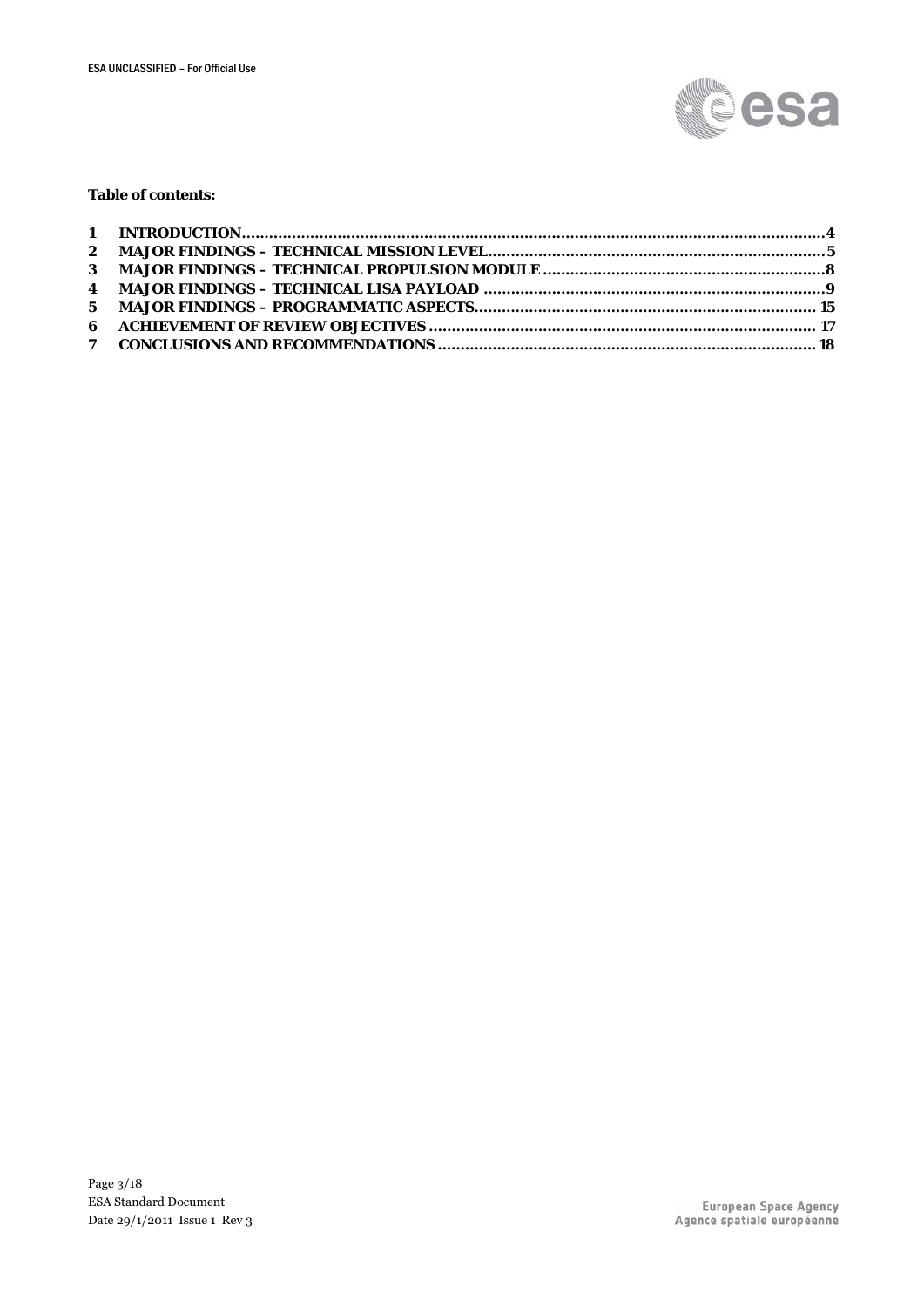

## <span id="page-3-0"></span>**1** 0B**INTRODUCTION**

The ESA Cosmic Vision 2015-2015 scientific programme foresees a down-selection process for the selection of one mission to become the first Large mission, or L1.

Three candidate missions undergo a technical assessment review that will be followed by a scientific review. Two of these candidates will be selected to enter the Definition phase, at the end of which one mission will be finally selected as L1.

Global objectives and proceedings for this review have been translated into a detailed implementation procedure, specific for each mission, that has been presented to the review team at the kick-off meeting.

The scope of this review encompasses technical and programmatic elements; a similar set of review objectives has been defined at each element of the LISA Mission:

- Mission
- LISA Composite Spacecraft (and Launch Stack)
- Propulsion Module
- Sciencecraft
- LISA Payload
- Spacecraft Bus (light review only with focus on interfaces, detailed review of Drag Free and Attitude Control system (DFACS))

For each of the above elements, the review team has examined requirements, architecture, design, feasibility, credibility, consistence and maturity.

The current technology status of the various mission components, together with their plan for further maturation has been assessed.

As concerns the international cooperation scheme, the LISA mission is foreseen to be implemented in cooperation with NASA. Several scenarios have been evaluated and discussed in detail at project level, at the moment no final cooperation agreement between ESA and NASA is in place.

One of these scenarios, called the "review working scenario", has been used as a baseline for this review and it includes ESA being the mission lead and providing the integrated payload (with the phasemetre provided by NASA-JPL to ESA), integration activities of the payload onto the NASA-provided spacecraft bus, provision of the real-time test-bed and of the on-board drag free and attitude control system software (DFACS), provision of the propulsion modules and of the micro-propulsion systems and support to the NASA activities that include also launcher, spacecraft operations and part of the science data processing.

It has to be noted that in any of the alternative cooperation scenarios considered, the provision of the payload, considered the most demanding (critical) part of the mission, will be under ESA responsibility. As such the "review working scenario" covers all critical elements of the mission and allows to draw conclusions w.r.t. the overall mission feasibility.

Two available schedules, one provided by industry and the other by the project, have been analyzed and reviewed.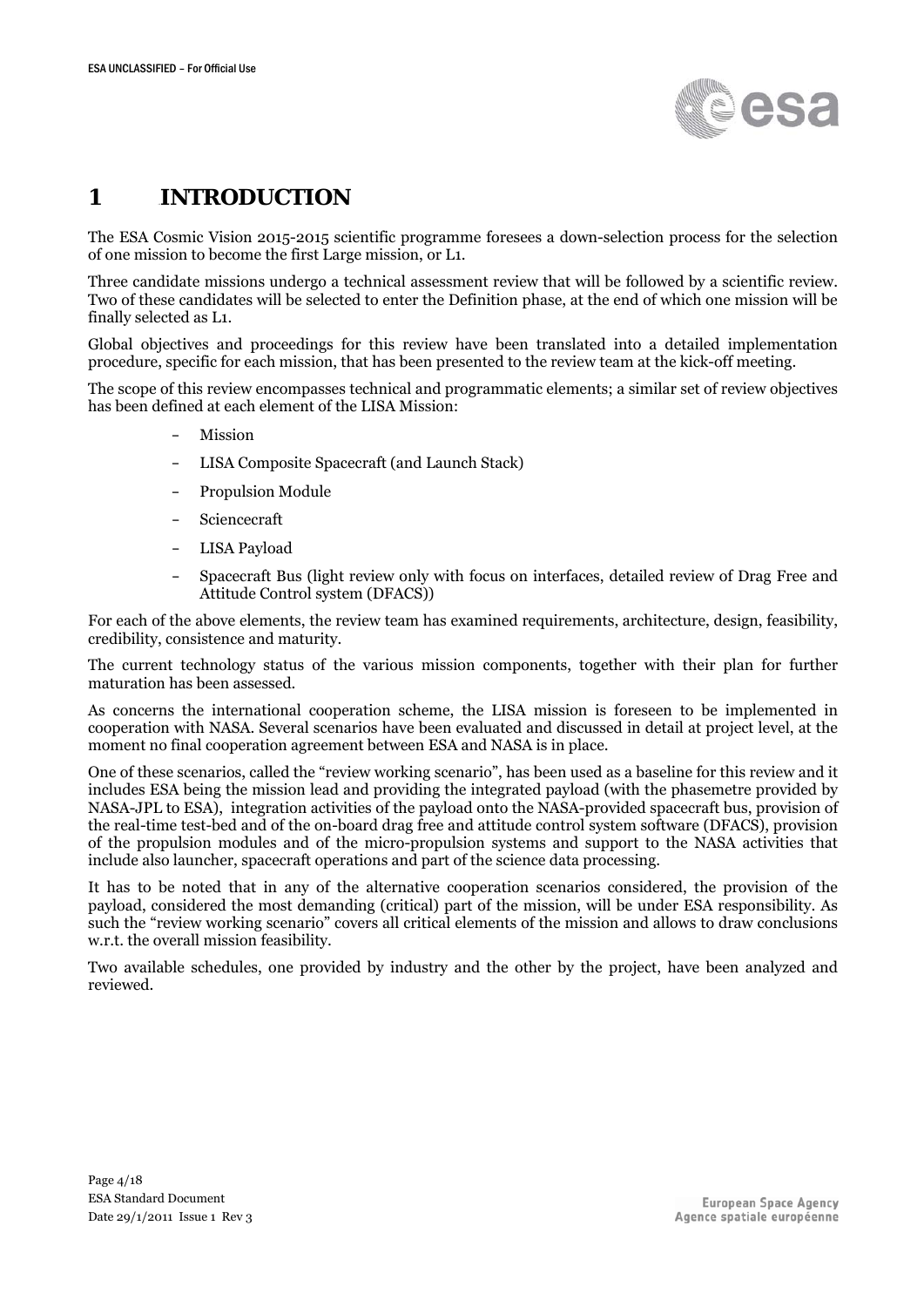

### <span id="page-4-0"></span>**2** 1B**MAJOR FINDINGS – TECHNICAL MISSION LEVEL**

The general mission design and presented overall configuration has been found by the board as being already at quite detailed level. A significant amount of trade offs and detailed studies have already been carried out for the LISA mission and lead to a solid mission design.

The baseline mission design is based on three identical composite spacecraft, each consisting of a propulsion module and a sciencecraft. During Launch the three composite spacecraft are stacked on top of each other and mounted in a stack configuration onto the launcher.

The general composite spacecraft physical design and overall configuration supports the mission requirements for launch, transfer to operational orbit, and science operations final orbit. Initial structural analyses show compliance with selected launcher environment, and show credible and acceptable mass budgets. It has been noted, however, that the nominal mass numbers are not always conservative, respectively consistent, e.g. for the battery sizing a value of 11.2 kg is quoted whereas a value of 7.8 kg is used in the system budgets. The  $5 \text{ m}^2$  Solar Array of each sciencecraft is considered with a mass of 7.2 kg. This appears significantly underestimated. It appears that the mass of the clampband between the propulsion module and the sciencecraft is missing from the budget. While the overall effect of these un-clarities is small they need to be corrected. Globally the mass is found credible. Maturity contingency for the various units and a adequate system mass margin have globally been applied correctly.

Some concerns have been raised for the separation mechanisms. The separation mechanisms between the composite stack to the launcher and the composite spacecraft are based on existing design but, since not available at a diameter of 3.3 m, appear to be a dedicated development for LISA. While this not being a showstopper, the board was concerned on the timely availability of such dedicated development, including the necessary qualification activities. There was concern that these separation mechanisms may have impact on the overall mass (aside the cost and schedule implications).

The separation mechanisms between sciencecraft and the propulsion module have some heritage from small satellite applications, and are considered a possible solution for the required interface, especially as they require no access to the clampband interface during mounting. It appears, however, that they, similar to the clampbands between the composite spacecraft, equally require dedicated qualification for LISA. It is noted that if a more conventional clampband would be used at this interface, access to the clampband during integration would be very difficult and could lead to an increase of the height of the interface at the expense of additional overall mass. The board recommends to firm up the availability and need of qualification of the baseline clampbands in the next study phase.

As the separation between the sciencecraft and propulsion module constitutes a single point failure for the mission, the board has specifically assessed the separation analysis results. The design is supported by a stationary analysis with idealised assumptions made on the tip-off conditions and mass properties of both sciencecraft and propulsion module that shows compliance with the needs. However, to be able to finally conclude on the proposed separation strategy, the board recommends that a detailed separation transient analysis (normally only performed during the implementation phase) taking into account all the separation dynamics uncertainties is advanced and performed early in the next phase in order to ascertain that the required separation dynamics conditions are met with the proposed sciencecraft and "passive" propulsion module baseline design, including separation mechanism. One specific technical element of the propulsion module to sciencecraft separations is the impact of the connector separations on the dynamics. The quoted potentially high connection forces and the number of connectors used could become a driver to the separation. It is recommended by the board to pursue the ongoing design modification with a remote interface unit (RIU) to reduce the number of connectors between sciencecraft and propulsion module and to separate the connectors already prior to the actual separation activity.

The board notes that the present concept of the propulsion module is similar to the one used by LISA pathfinder, i.e. with a propulsion module without "intelligence". While this being a valid concept the board saw room for potential improvement of the mission design by giving more functionality to the propulsion module. Due to the fact that the propulsion module cannot be re-used as such from LISA Pathfinder the

Page 5/18 ESA Standard Document Date 29/1/2011 Issue 1 Rev 3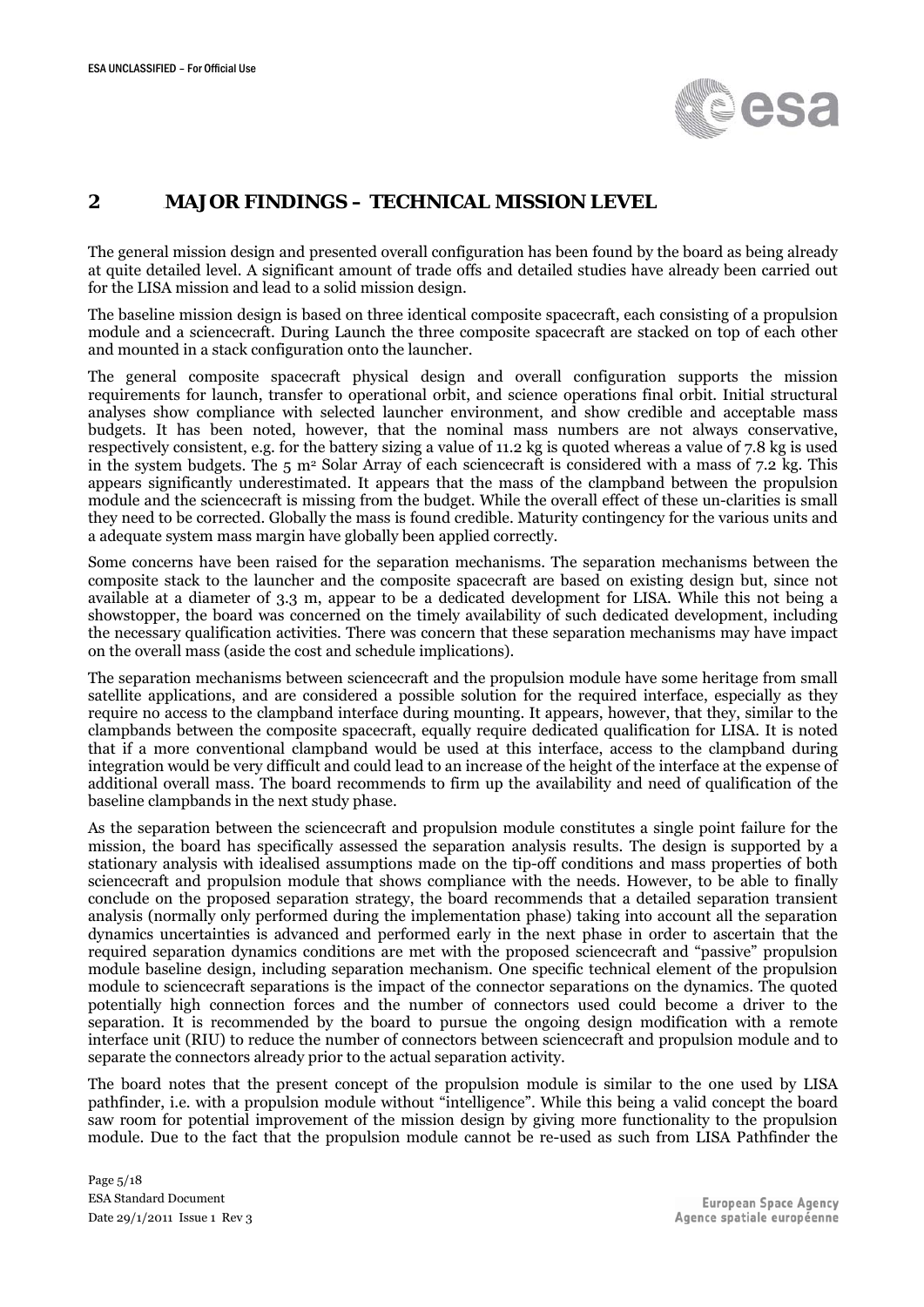

trade-off on how to share tasks (and associated hardware) between sciencecraft and propulsion module should be re-opened in the next study phase. The benefits of assigning more tasks to the propulsion module during cruise and potentially after commissioning and the corresponding potential simplifications of the sciencecraft (allowing even more focus on the science in an undisturbed way) should be assessed. The assessment should include consideration of body-mounted solar panels onto the propulsion module, dedicated thermal control, the possibility to use the propulsion module(s) as data relay stations for the operational phase (and by that simplify the pointing and orbit maintenance for the sciencecraft, e.g. High Gain Antenna (HGA) re-pointing every 6 days) and costs and schedule.

The LISA requirement is to reach the target orbits within 14 months from launcher separation, whilst maximising the final injected mass into the target orbits.

The composite spacecraft stack is planned to be launched on an Atlas V 541 into a parking orbit. After a number of revolutions, the final launcher burn will manoeuvre the launch stack into an escape orbit. The composite spacecraft are then released from the launcher individually.

The Mission Analysis concludes on an optimised solution where, after leaving Earth's sphere of influence, each separate composite spacecraft begins the drift towards their final orbits. During the transfer, performing an out of plane manoeuvre, the required inclination for each of the three composite spacecraft will be reached. The required injection accuracies of 10 km and 10 m/s are considered achievable.

Optimisation of the Launch Composite transfers has allowed for less than 1000 m/s delta v per composite spacecraft to be generated for transfer durations constrained to 14 months, also allowing the launcher injection capability to be used in the most efficient manner.

It is to be noted that the Mission Analysis has been performed on a mass value of 5520 kg into escape orbit whereas the worst case mass as resulting from the system budget (with application of the system margin of 20 %) is 6155 kg (for a launcher capability of 6200 kg).

In the current analyses the spacecraft maintenance only accounts for high gain antenna re-pointing (once every 6 days) and recalibration. This leads to an operational availability far above the required 90%. In a future refined assessment other elements will need to be added including provision for contributing elements like safe modes with subsequent laser beam acquisition time  $(1 – 2 hours)$ , Gravity Reference Sensor (GRS) DC Force/Torque Estimation (1 hour), Telescope Line of Sight calibration, point ahead angle mechanism and Telescope pointing direction calibration, phase slope estimation (for initial calibration and during operations), far field calibration, charge estimation and other calibrations for science (plus for non-science). A timeline (to be established in the future) for commissioning, science and maintenance modes would allow for confirmation of the 90% constellation availability for science mode, as requested in the Mission Requirements Document (MRD).

During the Launch and Early Operation Phase (LEOP), communication between the ground segment and the composite spacecraft will use conventional omnidirectional antennas to provide coverage for any spacecraft attitude. This will be provided by two low gain antennas (LGA) which are mounted on the outer shroud of the propulsion module. For the transfer phase, sustainable net downlink data rates (i.e. prior to packetisation or encoding) by this link, as a function of Earth – SC distance, are between 10 Gbps for LEOP down to 500 bps for on station.

For the communication on station using a high gain antenna the link budget is considered correctly established. Some assumptions used will need confirmation in the future. The design for the high gain antenna is still to be defined, as it is planned to be stowed in a limited volume between sciencecraft and propulsion module and have a proper visibility to Earth when deployed. Downlink is performed to a 34 m Deep Space antenna with 217.8 kbps at 8.43 GHz, the uplink with 2.2 kbps at 7.14 GHz (in the nominal case). On station emergency scenarios using the low gain antenna with 55 bps up- and downlink were also assessed.

The power budget was compiled based on consumption numbers from similar projects including LISA Pathfinder and a system margin of 25 % has been applied on all power estimates. This is not fully in line with the nominal power margin philosophy (maturity margin on equipment level between 5 % and 20 % plus a system margin of 20 %) to be applied for the early study phase. The only periods where the Solar Array cannot provide any/enough power are LEOP, short-duration off-pointing periods during transfer and the peak science mode. To meet power requirements during these periods, a Li-Ion battery pack (1300 Wh) is

Page 6/18 ESA Standard Document Date 29/1/2011 Issue 1 Rev 3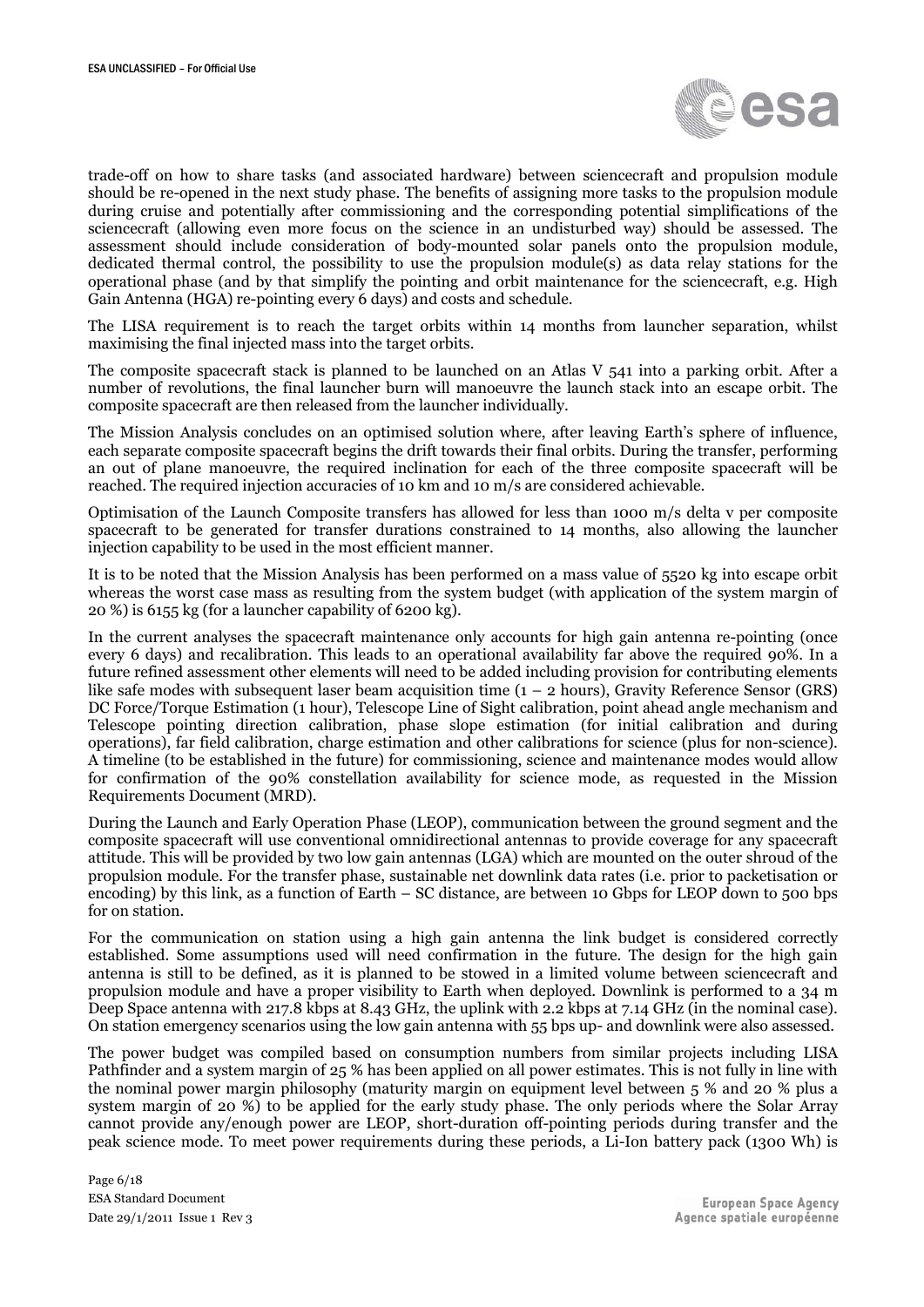

employed to cope with the power peaks (from 850 W available from the solar array to the max. 1090W). From the assessment of the solar array design and the available area on the sciencecraft it is concluded that adequate growth margin is available and should be used in the next phase.

The data budget is driven by a number of assumptions (e.g. the need to download the data collected from the whole constellation, via one sciencecraft, or total packaged data generation rate onboard one sciencecraft of 5kbps (11.0 kbps in System Budgets)). With these, a total amount of 2.592 Gbits of data is assumed. With a capability of 16 GB on each S/C, the data storage is not considered critical.

The board took that the nominal orbits of the LISA spacecraft are not indefinitely stable but get instable after a several years. The mission analysis shows that with careful selection of the initial orbit parameters one can achieve LISA spacecraft orbits that, with margin, do not require any maintenance for the nominal mission duration of 5 years.

The board noted that the leading specification is still the Mission Requirements Document (MRD – mission level) and not a System Requirement Document (SRD – space segment level) that is planned to become the main requirements document towards industry for the design of the satellite (this will also include the requirements on the standards to be used and the allowed tailoring). While the approach with a MRD only is normally fully adequate for a feasibility study phase and even into the definition phase it is considered not the best approach to the LISA mission. In view of the conceived ESA provision of the integrated payload industry has produced already a number of lower level specifications that will be linked to the SRD. While this is fully accepted and even necessary, the traceability of the requirements from mission level down to spacecraft design is difficult. The board expects/recommends that for LISA for the next phase a detailed SRD will become the leading requirement specification for the industrial study work.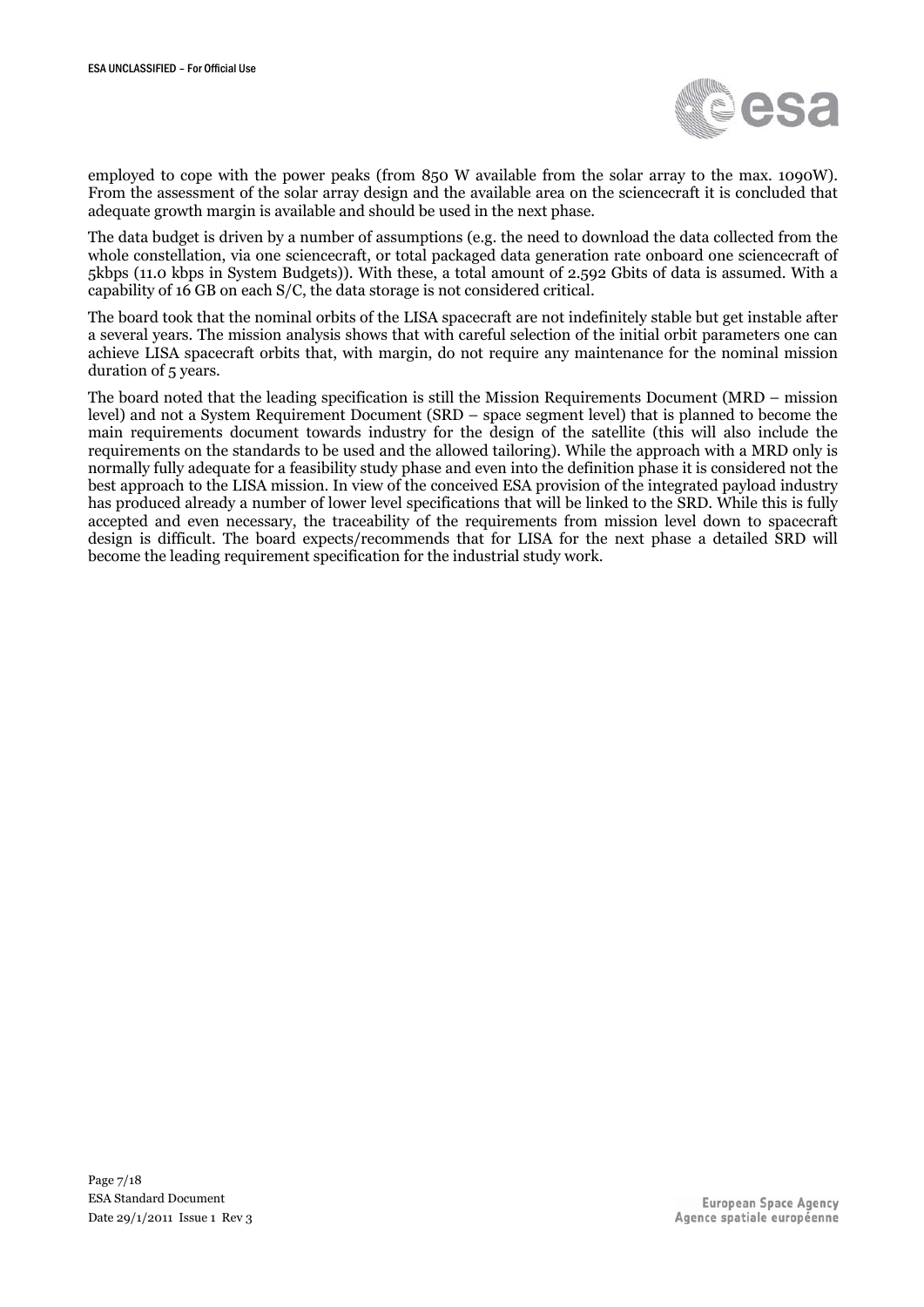

### <span id="page-7-0"></span>**3** 2B**MAJOR FINDINGS – TECHNICAL PROPULSION MODULE**

The maturity of the propulsion module design is commensurate with a Phase 0 study, with a number of basic trade-offs performed (chemical versus electrical propulsion, monopropellant versus bipropellant, internal versus external cylindrical structure). It is noted that the conceptual design has been established on the basis of an earlier design configuration of the sciencecraft. The main difference to the present configuration is the mass of the sciencecraft. The up-scaling is considered an acceptable approach but need to be replaced by a full update in the next phase.

The propulsion module is of a relatively simple design including a supporting structure, propulsion subsystem units, electrical harness (the sciencecraft will provide all power, telecommand and control functions to the propulsion module), antennas, 2 star-trackers and a thermal control subsystem.

The total delta v requirement of 1139 m/s based on worst case composite spacecraft transfer delta v needs plus margins is available by the design.

As said above, the propulsion module trade-off studies were performed for a composite spacecraft mass of 1333 kg, stated to be scalable. Of specific criticality is the first axial Eigenfrequency that was 13 Hz for the stack mass of 4600 kg and dropped to 11.5 Hz for 5300 kg. For the present worst case launch stack mass of 6155 kg no calculation has been carried out and no result is available (requirement is > 8 Hz).

#### Conclusion:

The propulsion module design is very preliminary and based on an earlier mission design. The up-scaling is acceptable for an assessment study, however, it is recommended to perform a complete update in the next study phase.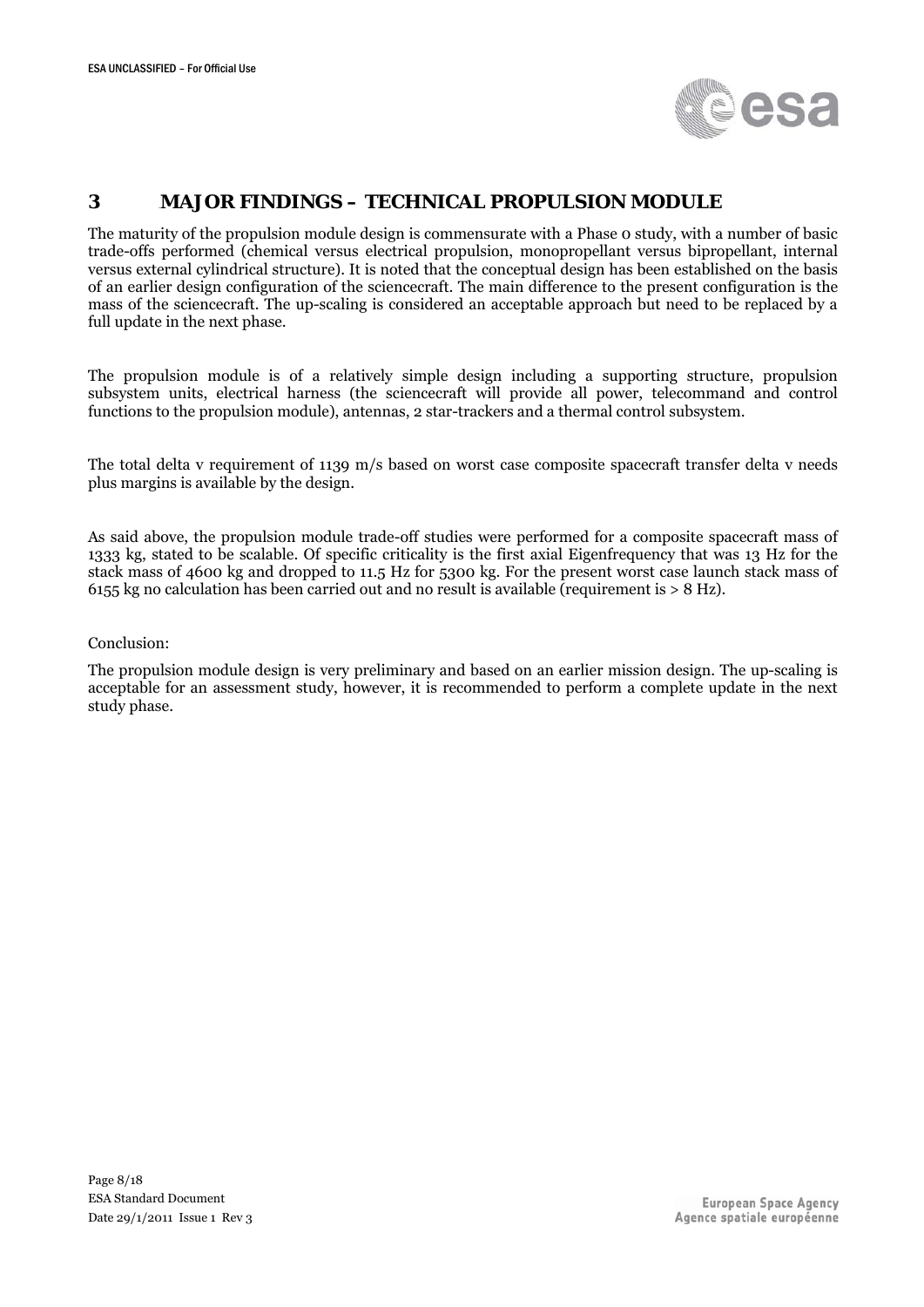

## <span id="page-8-0"></span>**4** 3B**MAJOR FINDINGS – TECHNICAL LISA PAYLOAD**

The board has assessed the proposed constellation acquisition control strategy and associated acquisition error budgets. Assuming a fully validated end-to-end simulator and that the requirements on the calibration/alignment and stability error are met, the feasibility of the complete acquisition phase of the LISA constellation has been demonstrated with conservative assumptions on the attitude measurement system performances. The proof-of-concept of the acquisition control strategy is demonstrated with these tight (µrad level) calibration/alignment and long-term drift error budget assumptions that are not yet systematically justified and should be supported by analysis to be carried out in the next study phase. The Board further recommends that an independent validation of the LISA End-to-end simulator is performed before or at start of the implementation phase.

The LISA constellation acquisition strategy is very similar to the acquisition procedure of current space-based laser communication terminals. Due to different orbital conditions, though, the acquisition takes longer and will be based on the nominal sciencecraft positions provided by mission analysis and flight dynamics and will rely on the alignment of the optical system. The tight alignment requirements need to be maintained from the manufacturing of the LISA optical bench until its deployment in space. It is noted that full End-to-End alignment verification is not possible and relies on the sum of individual errors. The full feasibility of this approach needs to be demonstrated.

Alignment between two sciencecraft is performed by satellite attitude changes and point-ahead mechanism actuation. This leaves no room for the compensation of potential optical misalignments and is considered a risk issue by the Board.

It is noted that the drag-free-attitude-control-system (DFACS) design has reached a maturity level in the last years that do not require specific technology development from an algorithmic point of view. However, due to ground testing limitations, the DFACS performance is evaluated only on the basis and the assumption that the inertial sensor and the micro-propulsion system perform according to their design specification. The inflight results of LISA Pathfinder form an essential part of the validation of the design, analysis models and associated assumptions of LISA Drag Free Reduction System (DRS) and DFACS designs, including validation tools for LISA drag-free control system and will therefore be required at the appropriate time.

The LISA optical metrology principle is based on time delay interferometry, which is a very sophisticated technique to remove interferometric measurement errors caused by laser frequency noise. The time delay interferometry and phase-measurement system concept is described in several documents and a technology development activity for the phase-measurement system is about to be started. In the LISA cooperation between ESA and NASA, the phase-measurement system will be developed by JPL. A demonstration breadboard has already been built JPL and measurement results exceeding the LISA requirements have been presented.

No major issues have been identified with the proposed LISA metrology system. The Board acknowledges the fact that this is covered by an independent validation that is part of the planned technology development activities.

Considering the high level of autonomy required at constellation and sciencecraft level, the Failure Detection, Isolation and Recovery (FDIR) is of critical importance. The board has reviewed the proposed multi-level FDIR concept which is unique to the LISA mission. In particular, a critical feature of the constellation level FDIR, based on a "graceful degradation" approach, is the number of operations for grabbing the proof-mass resulting from the fall-back to the sciencecraft safe mode level. As the required number of actuations for LISA Pathfinder is commensurate to the expected number of safe mode triggering and the LISA Pathfinder qualification models have shown no damage to the most critical components, there are no showstoppers foreseen with the proposed multi-level FDIR concept.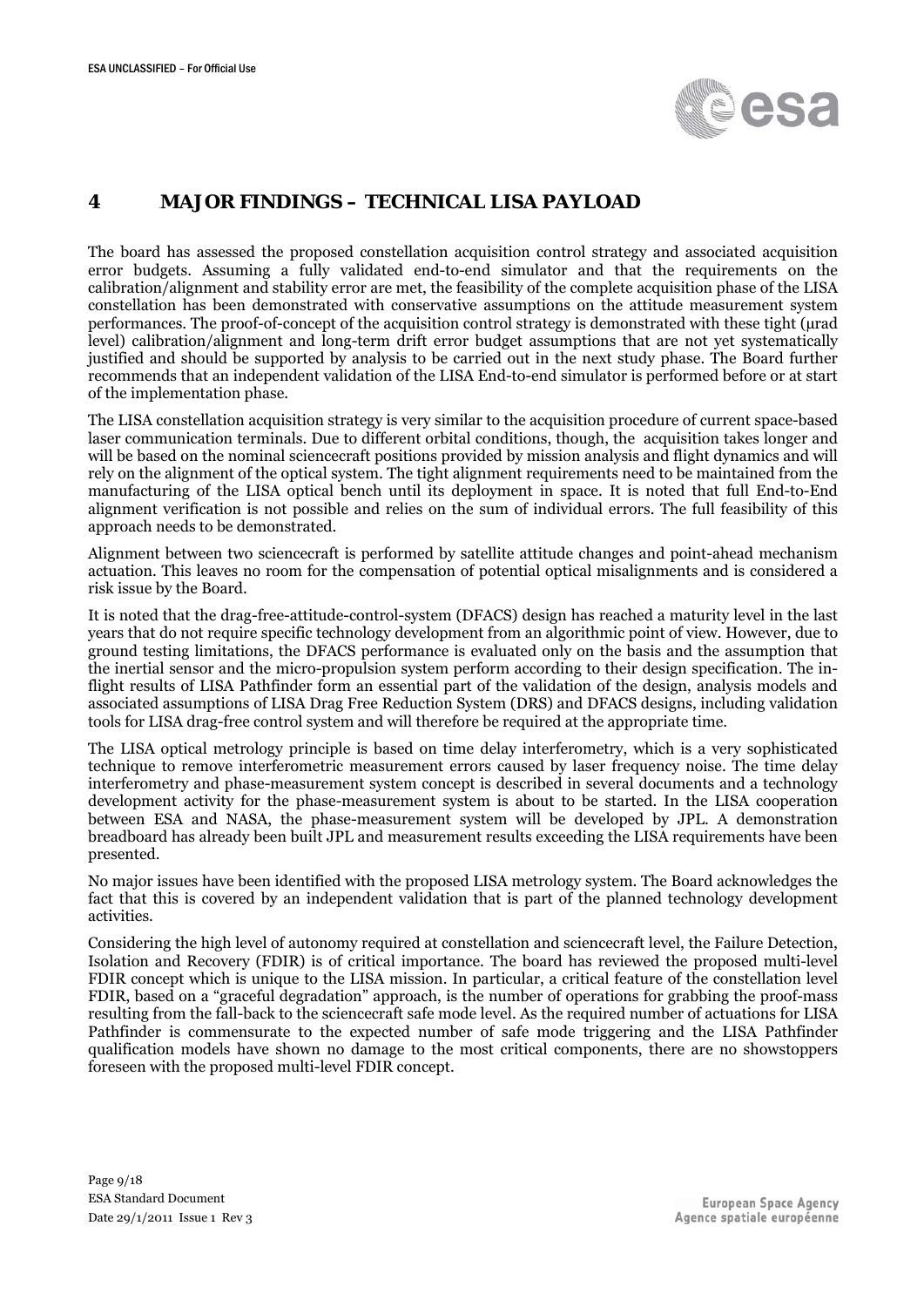

The board noted that different telescope optics have been analysed and traded-off at various stages of the study activities. The optical baseline design went through the following changes and evaluations chronologically:

- A telescope design trade-off in September 2005 concluded that a Korsch telescope was most adequate for an In-Field-Pointing architecture and a Cassegrain telescope would be best candidate for the On-Axis Operation concept. The Cassegrain system was subject of a coherent beam analysis and straylight analysis (see assessment below).
- In October 2007 an updated off-axis optical design with a fully reflective Schiefspiegler was analysed and baselined until September 2009.
- Finally the latest baseline was established following an optical tolerance analysis. The system consists of a off-axis Cassegrain optics with a refractive 3 element eyepiece. The analysis depth of this baseline is not yet at the level of previous baseline design but it is concluded to be feasible. Specific problems coming from the refractive elements in the design have not been addressed (relative index of refraction vs. absolute index of refraction, dn/dT, etc.).

The board confirms the feasibility and expected performance of the optical baseline design, however, recommends a further consolidation, including a consistent and complete analysis of this baseline design. This activity is partly being performed in the ongoing Optical Bench technology development study and is considered normal work for the next study phase.

The board noted that concerning the optics and in particular the telescopes sensitivity to the environment the most important issue is stability (required at the level of 1 pm). Alignment couplings with the phase centre offset of the telescopes are the dominant source of measurement errors. Jitter couples in particular via the lateral offset between the test mass centre of gravity and the phase centre of the telescopes. A detailed assessment of the effect was provided based on a simplified model of the interaction between optics and test mass.

The most sensitive part of the optics for aspects of stability is the spacer between primary and secondary mirror. This fact is well addressed in the documentation and therefore options for possible spacer materials are discussed (Carbon Fibre Reinforced Plastics (CFRP), Zerodur). However, both of these materials are dimensionally sensitive to the space environment:

- CFRP is thermally stable, but changes dimensions as a function of moisture release in space
- Long term dimensional stability behaviour of a specific CFRP material is not known, at least less knowledge compared to Zerodur could be assumed.
- Zerodur shrinks over time with a rate between  $0.03...0.7*10^{-6}$  per year.
- Zerodur changes dimension as a function of radiation dose as well. This effect is very complicated and difficult to assess analytically as dimensional change is a function of radiation penetration depth.

It is considered that these dimensional changes can be predicted and/or compensated (focussing mechanism). As a consequence however, the phase centre offset will be subject of a long term drift during operation in space. This has to be calibrated in case it gets to large to comply with the required maximum measurement error (see below). The allocation of alignment budgets to the various contributors needs to be further elaborated in the next study phase.

The board noted that the proposed baseline optical design is an off-axis type optics. As a consequence dimensional changes of the telescope M1-M2 spacer will result in a lateral shift of the phase centre of the beam with respect to test mass centre of gravity. In addition to that the telescopes will suffer from a degradation of the wave front error due to a slowly increasing miss-alignment because of the dimensional changes of the M1-M2 spacer (and marginally the other components as well). Degradation of the wave front error of the TX telescope will scale directly the radiometric budget because the flux received by the receiver telescope will scale with the Strehl value of the TX telescope.

The proposed telescope design offers the possibility to refocus the telescope to correct the wave front error degradation (almost perfectly) to compensate this effect. Refocusing the telescope will most likely result in a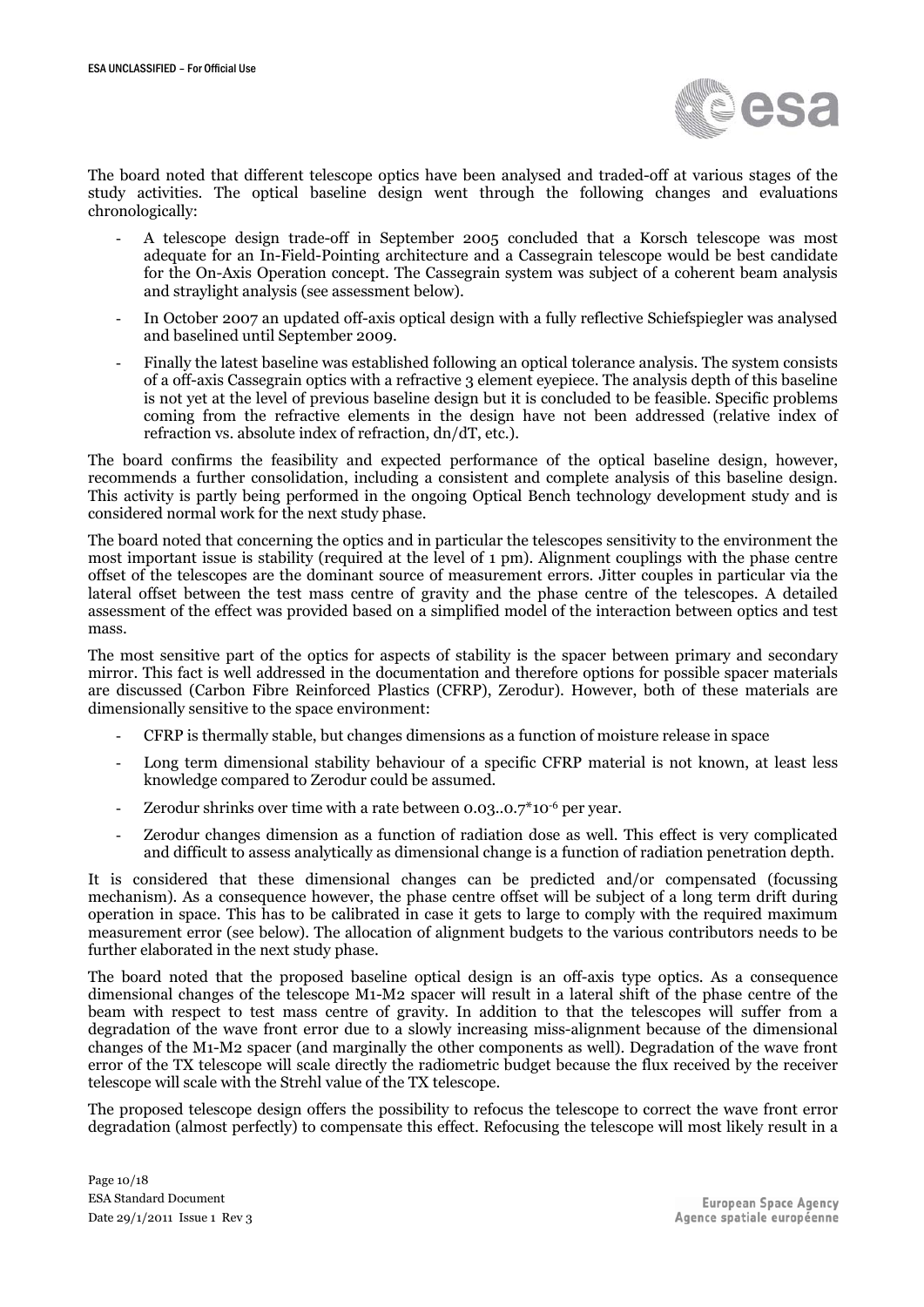

phase centre offset change which will propagate directly in the measurement error. Impacts and consequences because of this effect have not been addressed. It is understood by the board that this effect can be compensated in orbit by a phase centre offset procedure; therefore it is not considered as a show stopper. However, it is considered that running through this procedure is a quite tedious and time consuming task with impact on the mission operations. This needs to be addressed.

As this phase centre offset procedure will be needed in any case, e.g. after refocusing of the telescope, it is not fully understood why extreme efforts for stability are considered for the M1-M2 spacer. From the analysis it can be seen that the noise level of the measurement is compliant with the specification if the phase centre offset is less than 0.25 mm. For the telescope M1-M2 spacer the phase centre offset due to lateral misalignment between M1 and M2 scales according to  $\Delta PCO = \Delta M2^*(M-1)$ , with M being the secondary magnification of the telescope (about 10 for the proposed optics). This means that the secondary mirror lateral displacement can be up to 28µm until the level of compliance is reached. The board assumes that this can be easily achieved with a Zerodur or CFRP spacer. As long as thermal stability is provided this should not be a specific issue and can be provided with already established materials. The thermal expansion stability requirement put on the spacer material are understood to contain significant margin (at least two orders of magnitude). The review board recommends that the project revisits the origin of the requirement and relaxes the stability requirement in view of simplification of the design.

It was noted by the board that a stray light analysis was performed with the first baseline design (axial Cassegrain telescope). In the introduction of the straylight analysis document it is strongly recommended that the analysis shall repeated "before far reaching design decisions are undertaken" it is however not clear to the board if during the evaluation of the baseline design this recommendation was followed. At the time when the stray light analysis was performed the beam analysis was already known. According to the beam analysis 60% of the flux actually is emitted by the telescope while 40% must be somewhere in the system. The board would have expected that this potential stray light flux is analyzed, but only obscuration, spider, particles and Fresnel reflections have been analyzed (about 6.4% of the potential stray light flux).

With this major part missing in the analysis it cannot be positively concluded that the system design is correct with respect to stray light. This gap should be closed to remove the concern of potential implications in the system complexity for stray light control.

The LISA laser will require a specific development, however, it is expected to benefit from optical telecommunication NdYaG lasers, existing or under development (e.g. from TESAT), and providing a comparable output power. Key LISA requirements need to be demonstrated, including lifetime and phase stability, and a specific technology development activity is being implemented for that purpose. The architecture of the laser sub-system is baselined on a Master Oscillator - Power Amplifier configuration, a well-accepted approach to high-power laser design. The Master Oscillator operates at low power (few tens of mW) and is based on a Non Planar Ring Oscillator (NPRO) similar to the NPRO flown on TerraSAR-X or Aeolus. The Master Oscillator is followed by an Electro-Optical Modulator which modulates the phase of the beam and by a Fiber Amplifier which raises the output power of the laser to the required 2 W. The mode field diameter of the light propagating through such fiber (typical core diameter of 5 µm) leads to high optical power densities even for moderate power levels. The Fiber Amplifier end must be designed to avoid feedback reflectivity and withstand the high power density without damage.

The power density at fiber amplifier end termination is about 10 MW/cm2, exceeding the typical 1 MW/cm2 Laser Induced Damage Threshold (LIDT) for commercial Anti-Reflective coatings. However, this does not seem to be a problem; TESAT states a proprietary solution to this LIDT issue which is apparently well mastered by this company. The TESAT laser is qualified for 5 Watts and they have been performing life tests at 10 Watts (ongoing) for a total of 5000 hours.

Another element linked to high power density are the thermal lensing effect and the onset of non linear effects like Stimulated Brillouin Scattering (SBS) in the fiber. Proper thermal management will alleviate the lensing effect. The effects of SBS are increased differential phase noise and increased back reflection of the output power with increasing power density. The SBS issue is apparently dependent on the fiber manufacturing technology. IPG photonics demonstrated no SBS up to 5W output power while SBS was observed at 1.5 W on Nufern fibers. SBS is reduced by widening the laser line-width by phase modulation.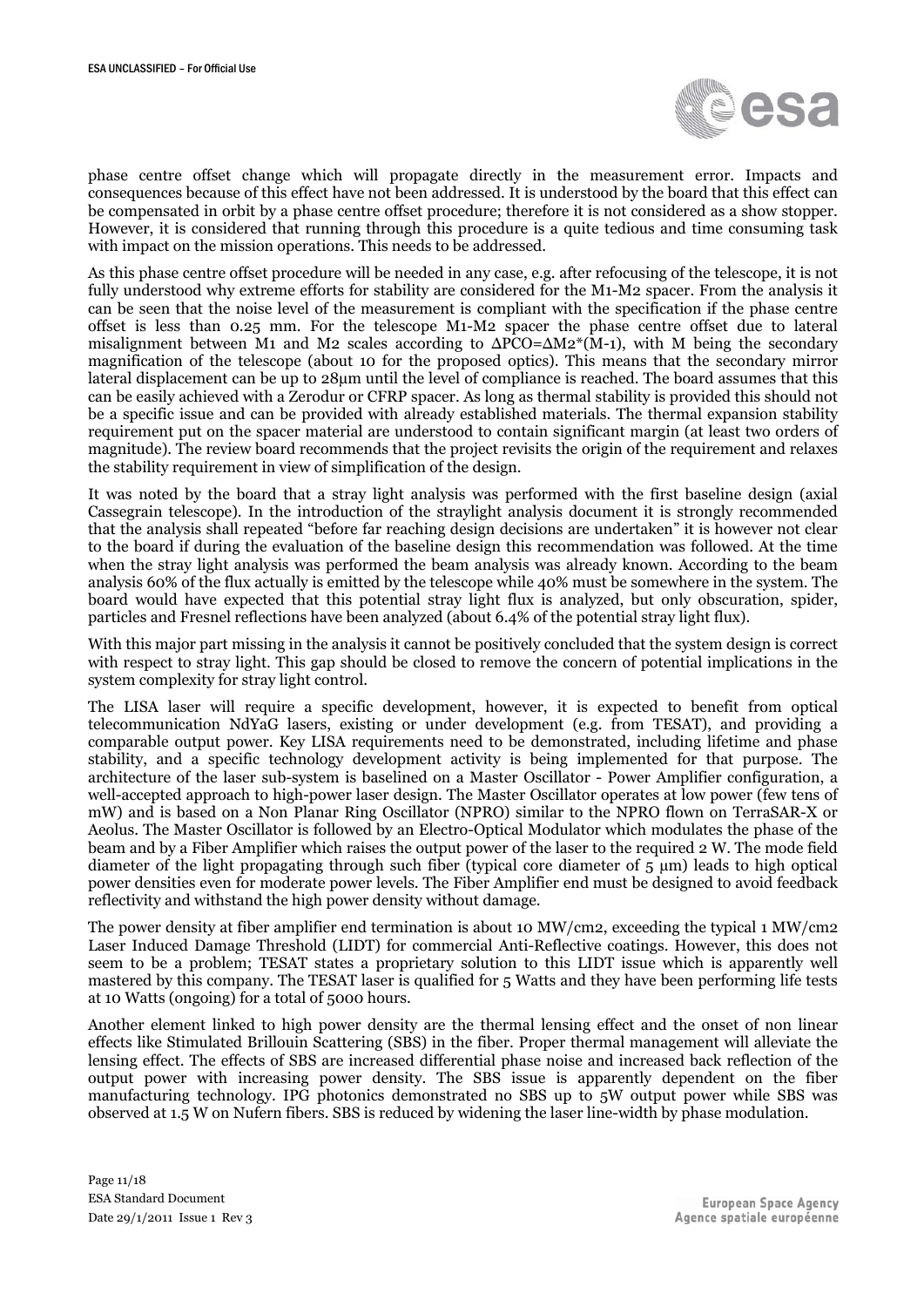

The Aeolus project observed the Laser Induced Contamination (LIC) for the operation of a UV laser in vacuum in the presence of outgassing products like silicon and hydrocarbons contained in non metallic materials (e.g. in adhesives).

The Laser Induced Contamination has equally been observed in sealed infrared (1064 nm) lasers purged with pure Nitrogen and operating above ambient temperature but with a lower contamination deposition rate than for the UV case. For LISA it is believed that this will not become a feasibility issue and this demonstration is expected from a technology activity, included in the TDA plan for LISA, on "Outgassing and Contamination characterisation for LISA", due to start in 2011. In the potential case of LIC above acceptable level when operating in vacuum, pressurisation (with partial pressure of Oxygen) for the optics prone to LIC would solve the issue but must be decided and implemented early in the payload development program to avoid later redesign.

The board noticed some inconsistencies in various documents concerning the (required) laser power. The given flux levels at various planes of the optical link between the transmitting and receiving telescopes were partly not in line with the required laser power as stated in the documentation. A simple worst case radiometric assessment leads to a laser power requirement which would be about 40% higher. It is however the board's opinion that the proposed laser concept holds sufficient potential to increase the laser power such that this point can not be considered as a show stopper.

The LISA payload contains, beyond those in the gravitational reference sensor (discussed below), seven mechanisms for which the status has been assessed as part of the review:

- LISA Point Ahead Angle Mechanism

The definition status of the Point Ahead Angle Mechanism is quite advanced with two predevelopments performed that both have demonstrated that the main required technical performances for this mechanism can be achieved, i.e. the feasibility has been adequately demonstrated.

- Refocusing Mechanism

A preliminary study has been performed for the refocusing mechanism. This refocusing mechanism is proposed to be based on an Attocube sliding actuator (COTS). Main criticalities for this Attocube actuator technology (relying on stick/slip motion) is the survivability under launch loads and lifetime capability under vacuum (specification is 40 times operations separated by long inactive phases), that has not been tested yet. There remains therefore a residual risk for the development of this mechanism and further activities with the aim of confirming the suitability of the specific mechanism design for LISA are recommended.

- Fiber Switching Unit

A prototype of the fiber switching unit has been realized and was based on a customized ANR200 actuator (Rotary version of the linear Attocube). This prototype has performed well within the preliminary specifications (not fully consolidated yet). It has equally passed environmental (vibration, thermal cycling), non-sticking tests and lifetime tests including 20 actuations in vacuum where only 1 cycle is expected in flight. Motorization margin tests have also been performed and were successful. The nominal operation, following a long inactive phase in orbit (sensitivity to cold welding), still needs to be demonstrated. The risks associated to the development of this mechanism appear sufficiently mitigated.

- Optical Assembly Tracking System Drive Unit

The level of definition of the Optical Assembly Tracking System drive unit is quite high already and good amount of information has been provided for review. The NEXLINE actuator has been selected after trade-off as translation stage motor for this mechanism. A mechanism has been designed for LISA Pathfinder, which is stated to be at TRL 4. For the actuator element of the mechanism a flightqualified actuator has been shown to meet LISA performance requirements and is now at TRL 6. The Optical Assembly Tracking System Drive seems to be already under development in the US but ESA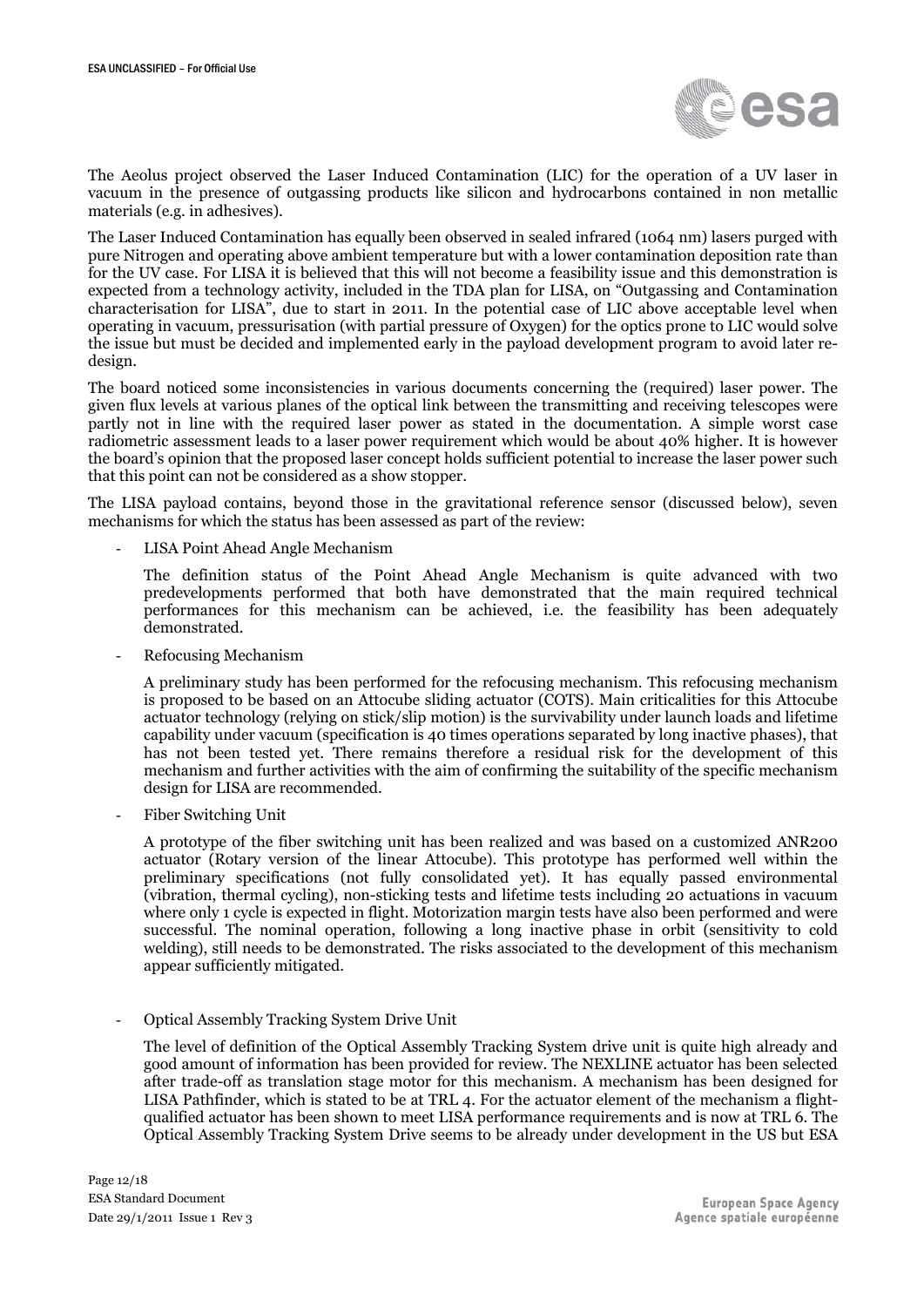

also plans a separate overall Optical Assembly Tracking System development activity in 2011. It can be concluded that, although the feasibility of this mechanism has not been fully demonstrated yet, some promising development and testing activity have already been performed on similar devices in the US. The risk concerning the development of this mechanism for LISA industrial phase could so far be considered correctly mitigated, although the criticality of this mechanism is considered very high and close monitoring of the development is recommended.

- Optical Assembly Tracking Mechanism hinge Launch Locks devices

The information provided for the Launch Locks devices is stated to be protected, as the design is subject to a patent application. The proposed design seems based on standard technology; however, as the feasibility has not been demonstrated, there remains a residual but limited risk for the development of this mechanism for LISA implementation phase.

- Optical Assembly Tracking Mechanism Drive Unit Launch Locks devices

The launch lock device will be mounted near to the OATM Drive Units. A sketch of this Launch lock is provided but the loads to be sustained are unknown. The actuator type to be used for the release of the launch lock has been proposed (G&H from US). The proposed design is based on standard technology, however, as the feasibility has not been demonstrated, there remains a residual risk for the development of this mechanism, and further activities with the aim of confirming the suitability of the specific mechanism design for LISA are recommended.

- Optical Assembly Tracking Mechanism Pivot

While no technical information has been provided for review and consequently the feasibility of this mechanism is open, it is recognised that the complexity of it is not considered extremely high and a TDA that adequately mitigates the risk for the LISA implementation phase is not needed.

The gravitational reference sensor (GRS) as planned to be used for LISA is a straight rebuild of the sensor currently under development and qualification for the LISA Pathfinder (LPF) project. The board took note of the status and persisting difficulties of that development and the ongoing considerations for design updates and related additional development activities. While the qualification of the gravitational reference sensor for the LISA Pathfinder project has not been achieved yet, the completion of the build and qualification is expected in due time for the L-mission selection.

The board takes note of the status of the micro-propulsion system with the baseline micro-thrusters being the European Slit Caesium FEEP micro-thrusters, developed for LISA Pathfinder. As a backup, the American COLLOIDAL micro-thrusters are considered, equally been part of the LISA Pathfinder project. From the assessment the board noted that while most of the LPF performance requirements have been already demonstrated by both type of micro-thrusters, the capability to satisfy LISA total impulse and lifetime requirements has not yet been demonstrated. The total impulse and lifetime capability demonstrated as of today by the candidate micro-thrusters is still far from the LISA total impulse and lifetime requirements of 4.500 Ns and 40.000 hours: 520 Ns and 2.035 hours demonstrated for the FEEPs and 245 Ns and 3.478 hours demonstrated for the Colloidal thrusters.

The board acknowledges that the lifetime demonstration cannot be performed under "accelerated" conditions, i.e. ultimate lifetime demonstration will only be achieved with duration comparable with the mission duration. The LISA lifetime demonstration of the FEEPs, together with an upgrade of the microthrusters design that might be introduced as a result currently running component level tests are both planned to start after delivery of LISA Pathfinder thrusters flight units. It is noted that while the FEEPs are today still in the qualification testing for LISA Pathfinder, the Colloidal thrusters flight units have been already integrated into the LISA Pathfinder spacecraft and lifetime demonstration could start as early as 2012. It should be noted that the lifetime testing of 5 years as needed for LISA will, for both candidates, not be completed in time for the planned selection of the mission. This was considered acceptable assuming that the lifetime test had started and reached already a significant overall duration. In view of the criticality of the micro-thrusters for LISA, the board recommends that prior to start of the any design modifications of the micro-thrusters planned for LISA an independent review is called to confirm the proposed changes. Further, the board recommends in addition to secure the LISA mission by assessing the possibility to implement a further alternative micro-thrusters technology in parallel to the planned LISA lifetime demonstration activity.

Page 13/18 ESA Standard Document Date 29/1/2011 Issue 1 Rev 3

European Space Agency Agence spatiale européenne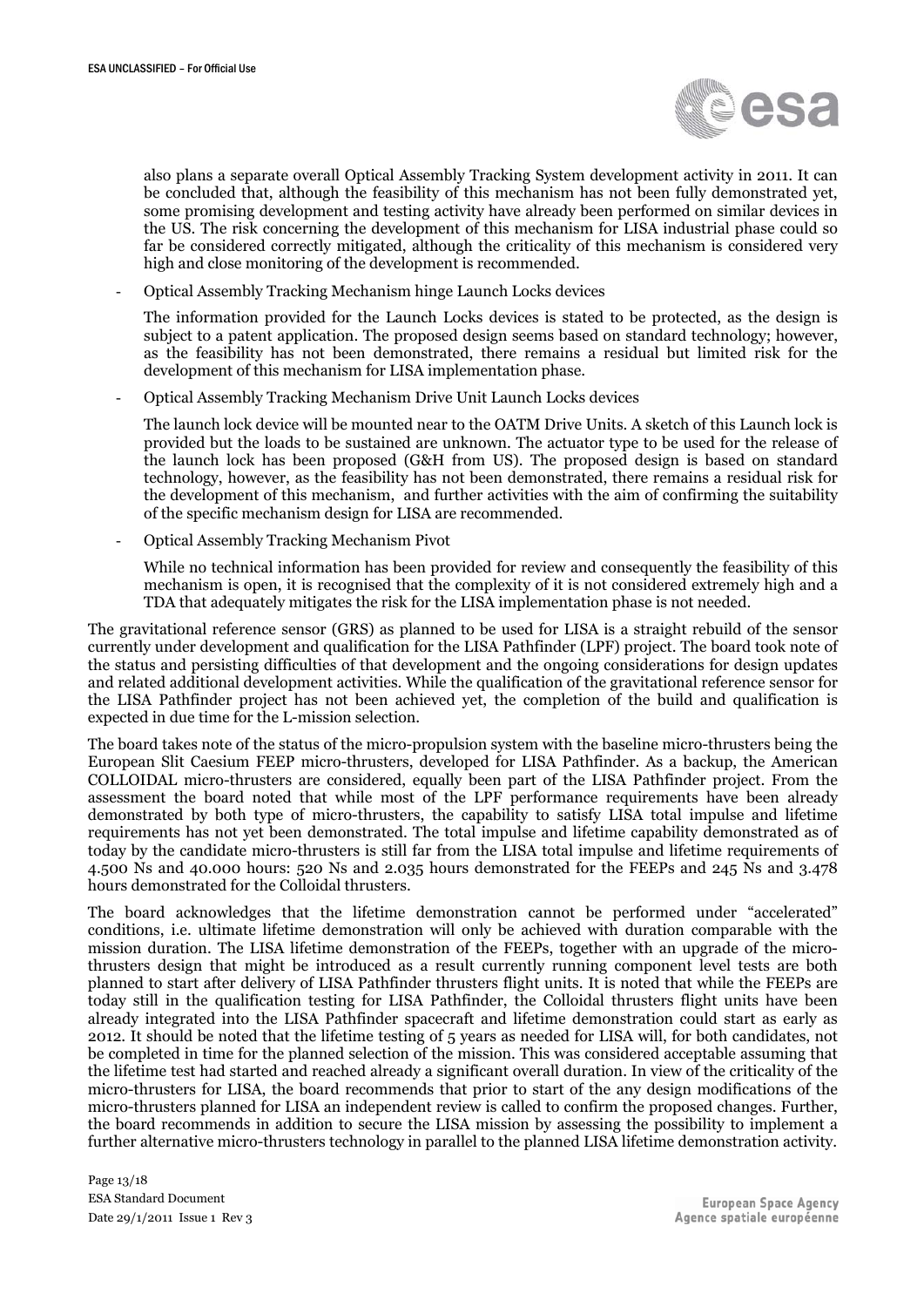

The board noted that for both candidate LISA micro-thrusters the verification of the thrust noise, measured as part of the LISA Pathfinder activities, specially at low frequencies is dominated by the thrust balance background noise. The board acknowledges the fact that the use of the measured noise profile (thruster noise and background noise from thrust balance) for the LISA performance analysis leads to fully compliant performance. Consequently the board recommends to consider a relaxation of thrust noise requirements for LISA.

The board takes note of the limited estimated procurement time for the selected micro-propulsion system (3.5 years). Considering the need to procure in total a number of 72 FEEP thrusters for the LISA micropropulsion baseline, the board recommends to consider alternative micro-thrusters configurations (keeping the redundancy approach) to reduce the number of thrusters that need to be procured.

The board was globally concerned about contamination and its impact on the science performance and has addressed this in some detail:

- The Vacuum enclosure of the Inertial Reference Sensor was assessed in detail in the frame of LISA Pathfinder and with a proper cleanliness and contamination control plan with dedicated steps showing that it can stay within the contamination budget.
- The contamination sensitivity of the telescopes is stated to be quite high and a cleanliness level considered of 0.5 x 10<sup>-6</sup> gr/cm<sup>2</sup> (molecular layer of 5 nm thickness) with a goal of 0.1 x 10<sup>-6</sup> gr/cm<sup>2</sup> (layer of 1 nm thickness).
- The possibility of contamination of the redundant FEEP cluster by the nominal one during firing as well as the whole contamination potential/hazard by the FEEP propulsion system has not been fully assessed during the previous Mission Formulation Phase. This is not considered to be critical if considered early in the design phase, i.e. it should considered in the more detailed design during the definition phase.

Considering the typical sources at composite spacecraft and sciencecraft level, i.e.

- CFRP telescope tubes
- MLI
- **Cables**
- Glue
- Propulsion subsystem of the propulsion module during transfer
- Micro-propulsion subsystem,

it is recommended to perform a dedicated contamination assessment in order to implement preventive means from the beginning in the design.

The technology development activities planned for the LISA mission have been discussed in the technical assessments above and have been found to be complete and to address the critical elements in a timely manner.

The board recommends in addition to the planned or running technology development activities to consider an additional backup technology for the micro-thrusters and to include a demonstrator of the refocusing mechanism.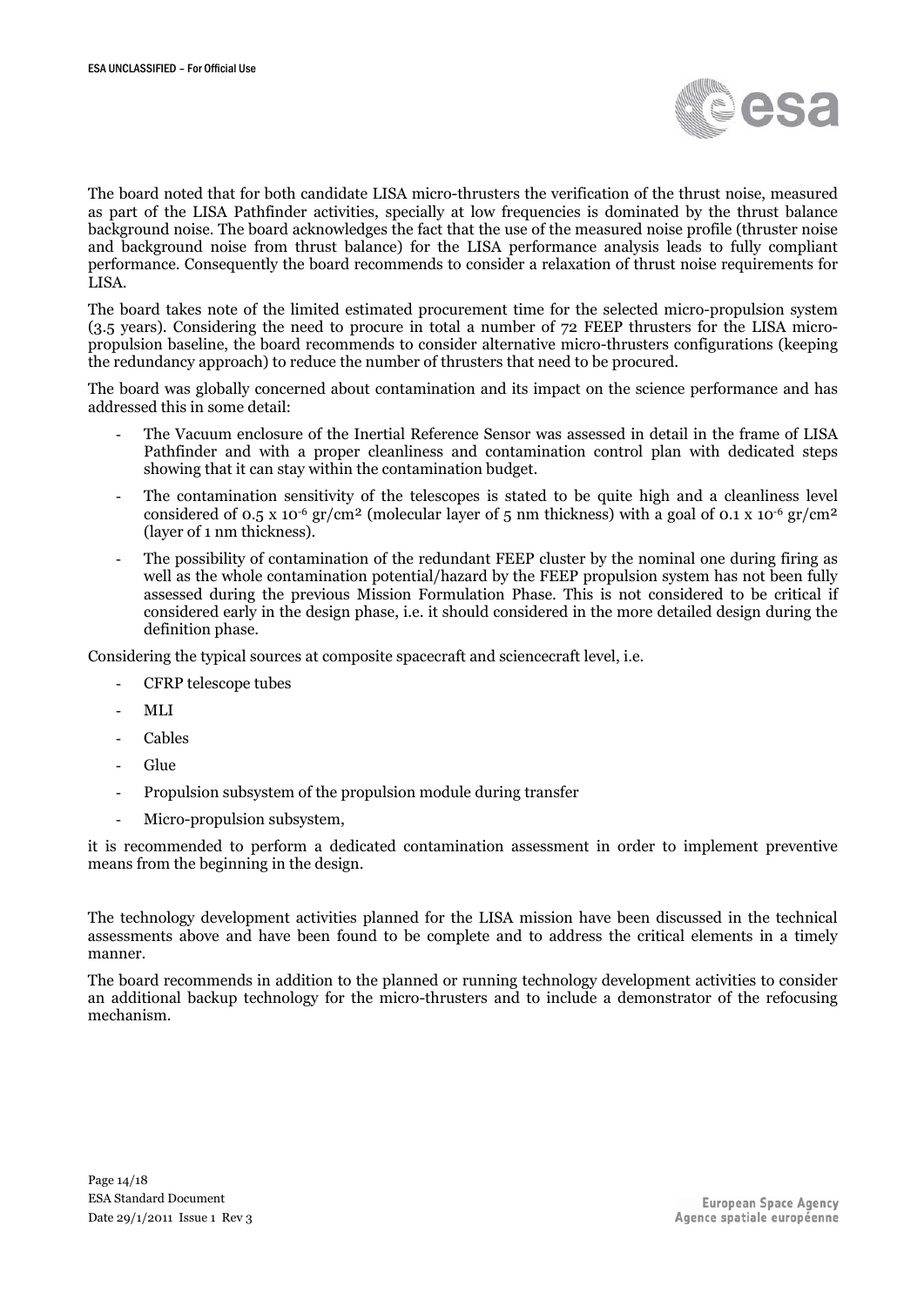

### <span id="page-14-0"></span>**5** 4B**MAJOR FINDINGS – PROGRAMMATIC ASPECTS**

For the evaluation of the schedule and the development plan it has been generally assumed that the planned technology development activities for LISA are carried out according to plan and the critical technologies have reached TRL5 in time for the selection of the mission.

As concerns the technology demonstration that comes from the LISA Pathfinder project the board considered the in-flight demonstration as a pre-requisite to enter into implementation phase with LISA. In practice this means that the LISA Pathfinder spacecraft flight model spacecraft has been completed and all critical developments have successfully completed their qualification and acceptance testing and demonstrated their performance in line with the LISA needs. For the extension of the lifetime test of the FEEPs from the testing done on LISA Pathfinder to the LISA needs it was considered acceptable, with respect to the risk to the LISA mission, if the 5 years of lifetime testing had not been completed but had reached already a significant overall duration.

The overall development approach with a test campaign including a Structural and Thermal Model of the composite spacecraft and the launch stack is sound. Dedicated Engineering/Qualification Models are foreseen for the Payload. A real time test bench and further avionics verification benches are foreseen.

The systematic use of Proto-Flight-Models for the first sciencecraft should be re-assessed in favour of more extensive use of Engineering Qualification Models and then directly flight models.

The assessment of the schedules initially provided for the review was found specifically difficult due to the fact that the two schedules started on different assumptions. The schedule provided by industry assumed a start of the implementation phase 18 months earlier than the schedule of the project team, both leading to the same launch date. The industrial schedule concentrated on integration and testing activities and used generic boundary conditions for the start of the activities (see also detailed assessment below). The schedule provided by the LISA project was found globally in line with the boundary conditions, looked realistic but lacked the connection to the one provided by industry. The review board considered this mixed schedule input as not adequate to complete the assessment on the realism of the schedule (and the possibility to reach a launch date in 2020) and asked the project together with the industrial architect to rework completely the schedule, considering a number of the detailed comments made by the review team and the nominal boundary conditions for the L missions, i.e. start of phase B2 in the second quarter of 2014.

The updated schedule from industry has been received in due time for the completion of the review exercise. The observations and findings are summarized below.

The schedule includes a transitional phase A/B1 of one year duration. This is about correct (nominal start of A/B1 in early 2012 and completion of phase B1 by mid 2013). In addition to this nominal phase A/B1 a further phase B1+ of almost two years duration is considered necessary for detailed System and Technology consolidation activities and included in the schedule from mid-2012 until the kick off of phase B2. The phase B1+ activities are de-facto start of phase B (even if not at full speed) and will require significant effort and spending, including commitment to early procurements and start of technology critical manufacturing. The schedule shows start of phase B2 in February 2014, start of phase C in February 2015 and launch in December 2020, including six months of ESA margin.

The schedule shows a good optimisation of tasks, with identification of areas where parallel work can be performed in order to reduce the overall duration. The schedule is stated to be optimistic and success oriented (this is agreed by the review board) and includes some reduction and removal of critical tests (e.g. reduction of functional testing duration and removal of acoustic tests at FM level). The review board does not agree to all proposed de-scoping and considers that some of the removed FM system level test programme activities will have to be re-introduced. Assumptions are clearly defined on status of critical developments, however, the schedule assessment does not provide evidence that the planned implementation durations of these critical developments are realistic.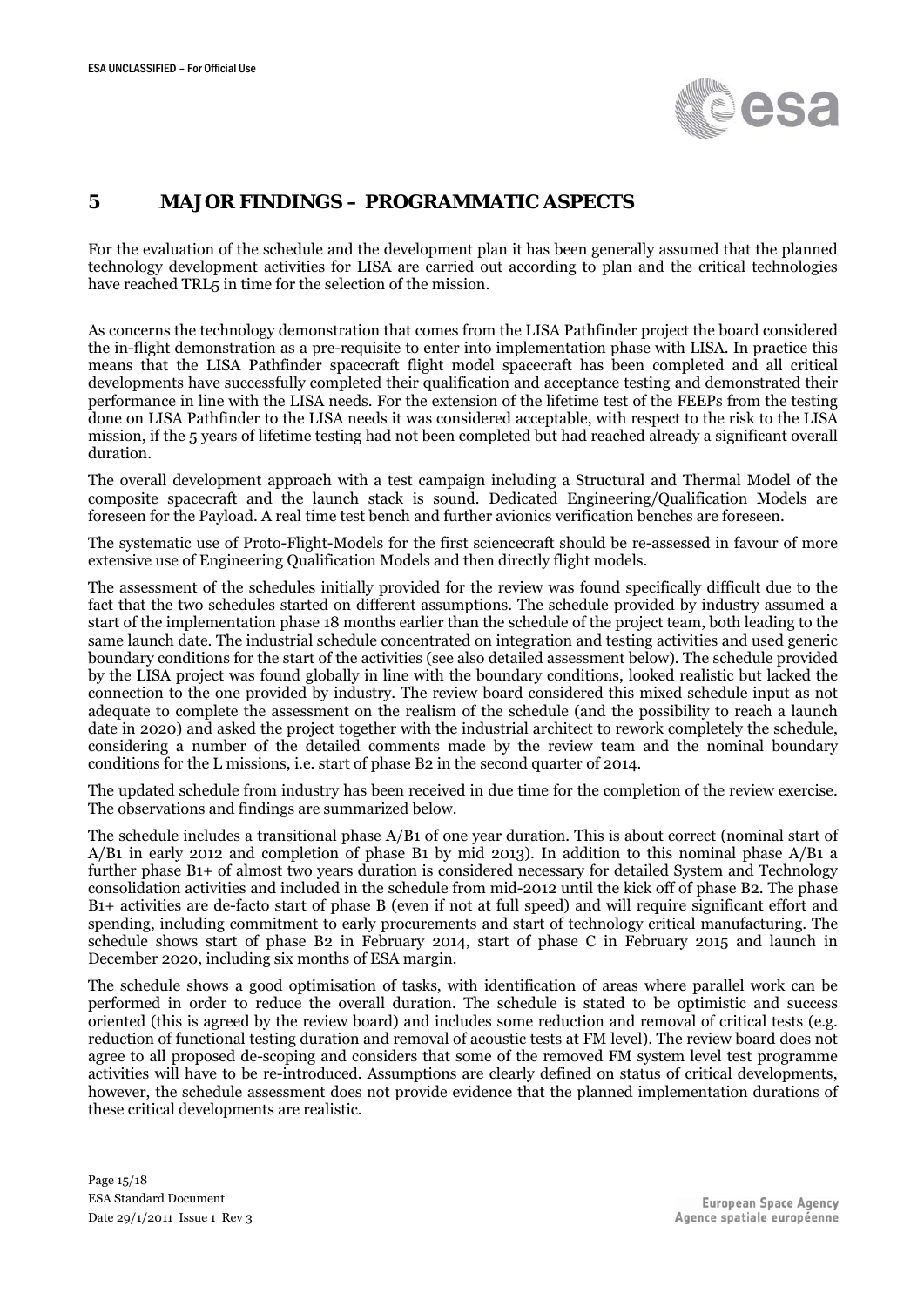

The schedule considers the baseline launch stack approach reviewed in this internal review. Another configuration is mentioned with a stack configuration with three individual S/C launched on, and from, a common interface adapter. This concept appears interesting and has claimed advantages in terms of overall mass and schedule robustness, however, has not been considered in this schedule assessment. Such fundamental issue should be addressed with priority as the implications are far reaching.

The presented duration, from start of phase B2 to launch, is just under 7 years, however, the de-facto presented project duration, from start of phase B1+ to launch, is 8.5 years.

Considering the input received, the assumptions made for the presentation of the schedule, having made its own assessment and considering the programmatic baseline approach for the L-mission selection with start of the implementation phase B2 in Q2 2014, the review board concluded that an implementation phase duration of about 8.5 years (including appropriate provision of contingencies) is a realistic target for the LISA mission.

This means that with start of phase B2 in Q2 2014 a launch in Q3 2022 is considered realistic.

The review board was addressing the question of the advantages of producing a fourth composite spacecraft as a full flight spare. This fourth spacecraft was considered to remain on ground and could be used as onground test bed but would be a flight spare ready for use in case of failure of one of the three flight model sciencecraft. While attractive at first glance the board concluded that due to the additional resources needed in case of use, the need of timeliness of this spare to be ready for science operations and the cost of an additional launcher, this option should not be further considered.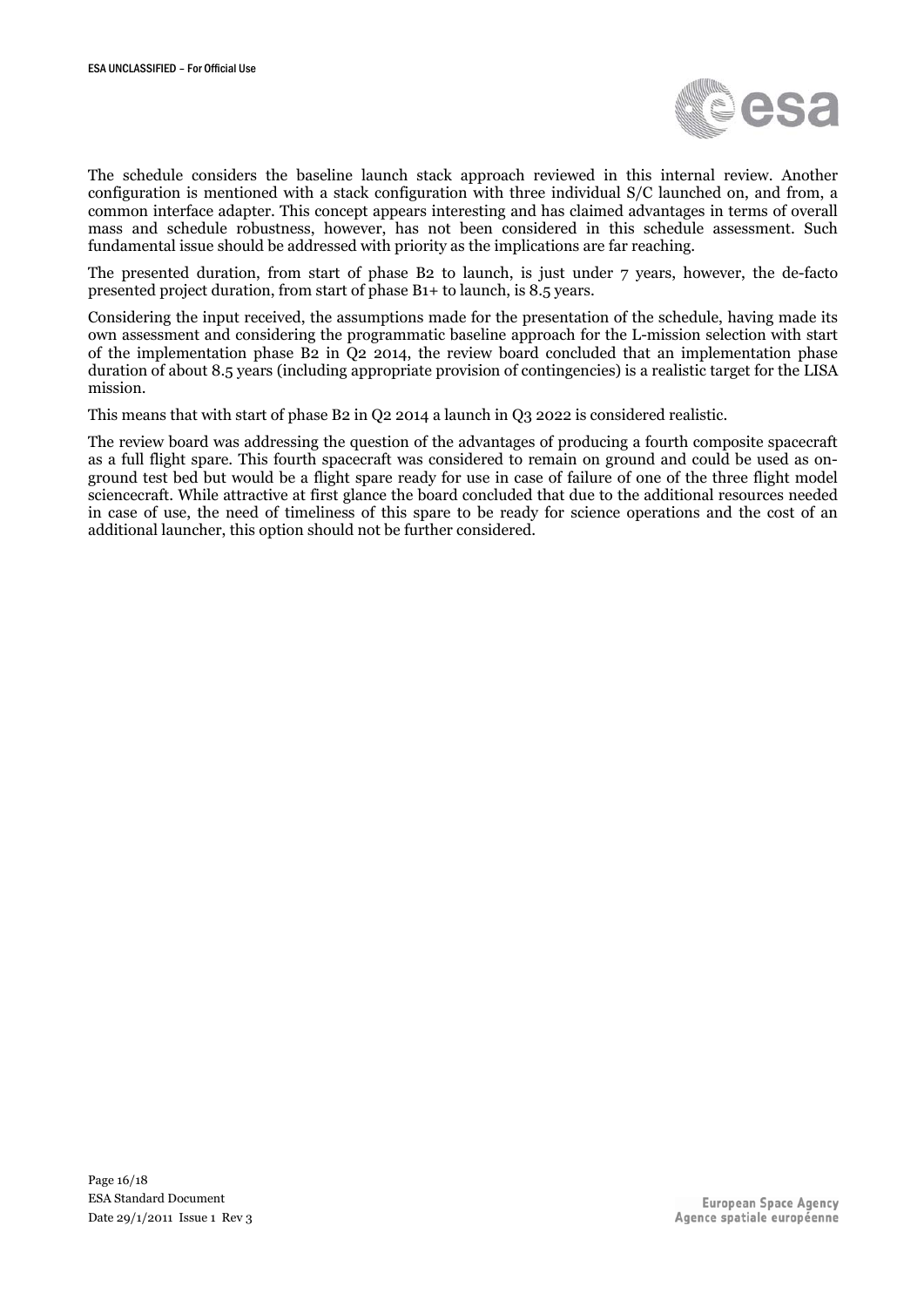

### <span id="page-16-0"></span>**6** 5**BBACHIEVEMENT OF REVIEW OBJECTIVES**

The major objectives as defined for the Review in the procedure are summarized below, together with the assessment of the board.

#### **Technical feasibility of the LISA Mission**

The proposed design of the mission has been assessed with emphasis to the ESA provided items as defined in the "review working scenario" that have been found to have reached already a quite mature status. The Board concluded that the technical baseline as presented is feasible.

#### **Compatibility of overall development risk with the applicable schedule**

The board considered from its own assessments that has been carried out for critical LISA payload elements that the overall development risk is compatible with an L-mission, i.e. the mission can be implemented with acceptable risk. The duration necessary for the implementation phase of the LISA mission is assessed to be about 8.5 years. With a nominal start of the implementation phase, start of phase B2, in the second quarter of 2014, a launch date in the third quarter of 2022 is realistic.

#### **Compatibility of the estimated ESA cost at completion with the L-class mission budget allocation**

This objective is addressed in Part B of this Report.

#### **Completeness of the proposed technology developments**

The development activities for the LISA mission are defined, address the critical technologies and, if started and conducted as planned, lead to technology readiness in time for the down selection for implementation. The board has identified and recommended a number of additional developments that should be introduced to further reduce the risk for the mission.

#### **Assess the proposed cooperation plan**

The proposed co-operation plan as defined in the "review working scenario" and the variants to it that are discussed are considered by the board to allow clear responsibilities and simple interfaces.